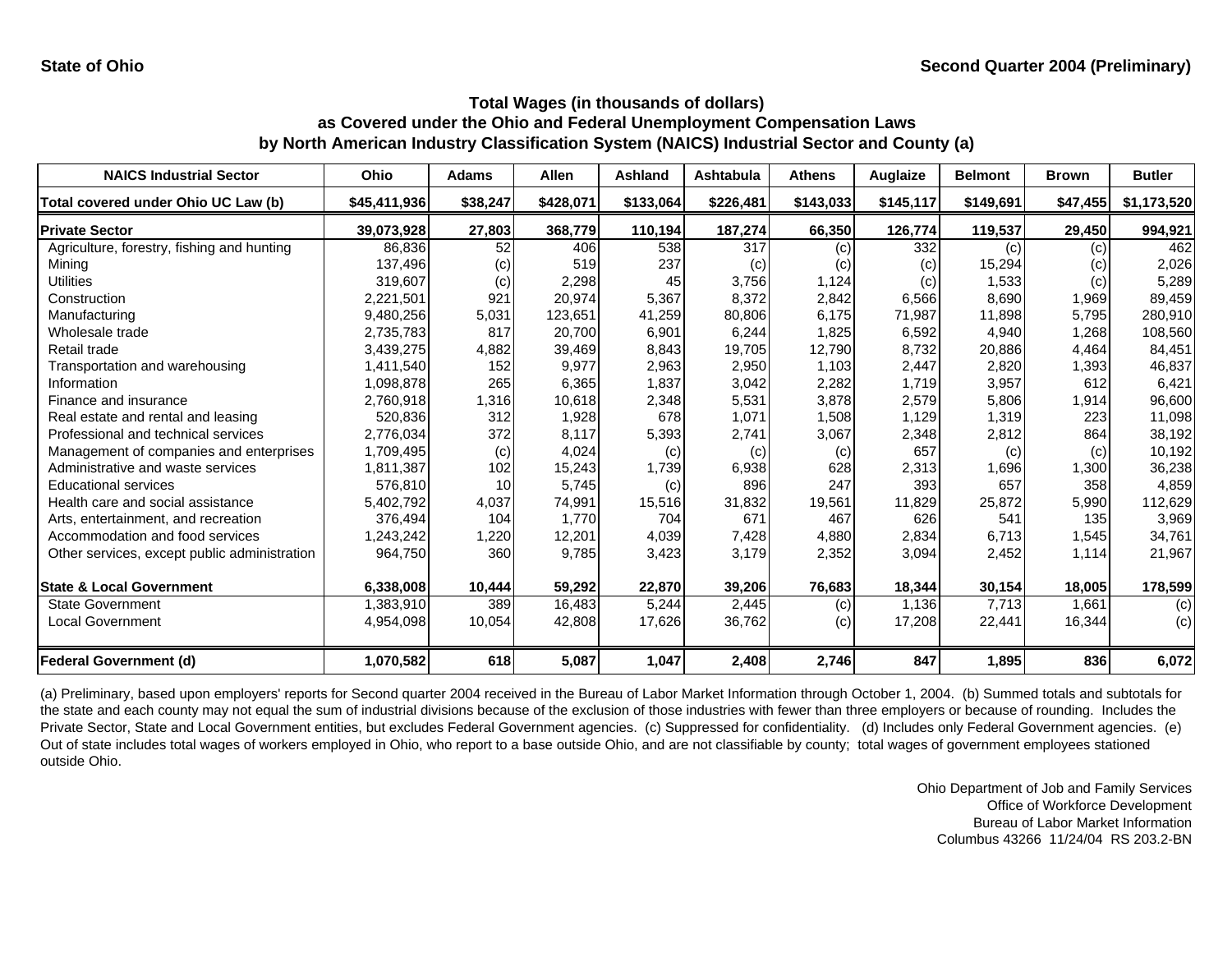| <b>NAICS Industrial Sector</b>               | Carroll  | Champaign | <b>Clark</b> | <b>Clermont</b> | <b>Clinton</b> | Columbiana | <b>Coshocton</b> | Crawford  | Cuyahoga    | <b>Darke</b> |
|----------------------------------------------|----------|-----------|--------------|-----------------|----------------|------------|------------------|-----------|-------------|--------------|
| Total covered under Ohio UC Law (b)          | \$33,288 | \$82,072  | \$379,324    | \$431,814       | \$205,150      | \$212,730  | \$91,949         | \$112,516 | \$7,205,654 | \$127,164    |
| <b>Private Sector</b>                        | 26,449   | 66,177    | 317,062      | 368,696         | 182,208        | 176,992    | 80,063           | 95,822    | 6,321,575   | 111,066      |
| Agriculture, forestry, fishing and hunting   | 134      | 536       | 4,551        | (c)             | 108            | 639        | 609              | 713       | 2,375       | 4,382        |
| Mining                                       | 35       | (c)       | (c)          | (c)             | (c)            | 1,504      | 1,601            | (c)       | 3,760       | (c)          |
| Utilities                                    | (c)      | (c)       | 2,237        | 10,609          | (c)            | 1,191      | 7,398            | (c)       | 22,668      | (c)          |
| Construction                                 | 1,850    | 2,364     | 15,422       | 29,176          | 2,213          | 8,462      | 2,210            | 4,484     | 277,839     | 8,657        |
| Manufacturing                                | 9,804    | 36,936    | 89,858       | 85,485          | 43,133         | 58,743     | 36,727           | 48,157    | 1,064,739   | 40,465       |
| Wholesale trade                              | 1,153    | 2,251     | 16,933       | 29,676          | 5,464          | 9,551      | 1,316            | 3,937     | 528,624     | 6,900        |
| Retail trade                                 | 3,593    | 5,571     | 32,291       | 49,378          | 8,883          | 19,258     | 5,180            | 6,830     | 444.799     | 9,749        |
| Transportation and warehousing               | 1,658    | 787       | 17,957       | 5,413           | 89,278         | 12,692     | 2,796            | 1,528     | 217,533     | 6,886        |
| Information                                  | 698      | 912       | 1,446        | 17,420          | 2,066          | 1,523      | 722              | 559       | 232,010     | 784          |
| Finance and insurance                        | 827      | 2,243     | 14,560       | 37,721          | 6,256          | 7,195      | 1,723            | 5,244     | 732,172     | 5,402        |
| Real estate and rental and leasing           | 147      | 832       | 3,165        | 4,533           | 1,073          | 1,069      | 261              | 305       | 115,343     | 993          |
| Professional and technical services          | 482      | 847       | 7,029        | 22,235          | 1,676          | 4,361      | 1,525            | 3,216     | 574,979     | 4,829        |
| Management of companies and enterprises      | (c)      | (c)       | (c)          | 2,805           | 2,435          | 455        | 341              | (c)       | 284,062     | (c)          |
| Administrative and waste services            | 541      | 876       | 5,719        | 11,219          | 4,572          | 6,489      | 2,657            | 796       | 284,967     | 2,728        |
| <b>Educational services</b>                  | (c)      | (c)       | 6,355        | 2,554           | (c)            | 343        | 123              | (c)       | 162,376     | (c)          |
| Health care and social assistance            | 2,692    | 6,151     | 63,134       | 32,945          | 7,550          | 30,721     | 10,943           | 14,248    | 952,536     | 13,342       |
| Arts, entertainment, and recreation          | 244      | 388       | 1,780        | 2,715           | 184            | 766        | 738              | 236       | 100,425     | 460          |
| Accommodation and food services              | ,208     | 2,199     | 12,849       | 14,158          | 3,139          | 7,488      | 1.757            | 2,571     | 172,331     | 2,588        |
| Other services, except public administration | 914      | 1,338     | 12,171       | 10,354          | 1,786          | 4,540      | 1,437            | 1,482     | 148,036     | 2,244        |
| <b>State &amp; Local Government</b>          | 6,839    | 15,895    | 62,262       | 63,118          | 22,942         | 35,738     | 11,886           | 16,695    | 884,078     | 16,098       |
| <b>State Government</b>                      | 288      | 511       | 3,817        | 4,701           | 1,359          | 2,752      | 425              | 1,161     | 61,680      | 391          |
| <b>Local Government</b>                      | 6,550    | 15,384    | 58,445       | 58,417          | 21,583         | 32,986     | 11,461           | 15,534    | 822,398     | 15,707       |
| <b>Federal Government (d)</b>                | 420      | 736       | 7,294        | 3,370           | 2,037          | 7,457      | 1,074            | 749       | 247,893     | 1,148        |

(a) Preliminary, based upon employers' reports for Second quarter 2004 received in the Bureau of Labor Market Information through October 1, 2004. (b) Summed totals and subtotals for the state and each county may not equal the sum of industrial divisions because of the exclusion of those industries with fewer than three employers or because of rounding. Includes the Private Sector, State and Local Government entities, but excludes Federal Government agencies. (c) Suppressed for confidentiality. (d) Includes only Federal Government agencies. (e) Out of state includes total wages of workers employed in Ohio, who report to a base outside Ohio, and are not classifiable by county; total wages of government employees stationed outside Ohio.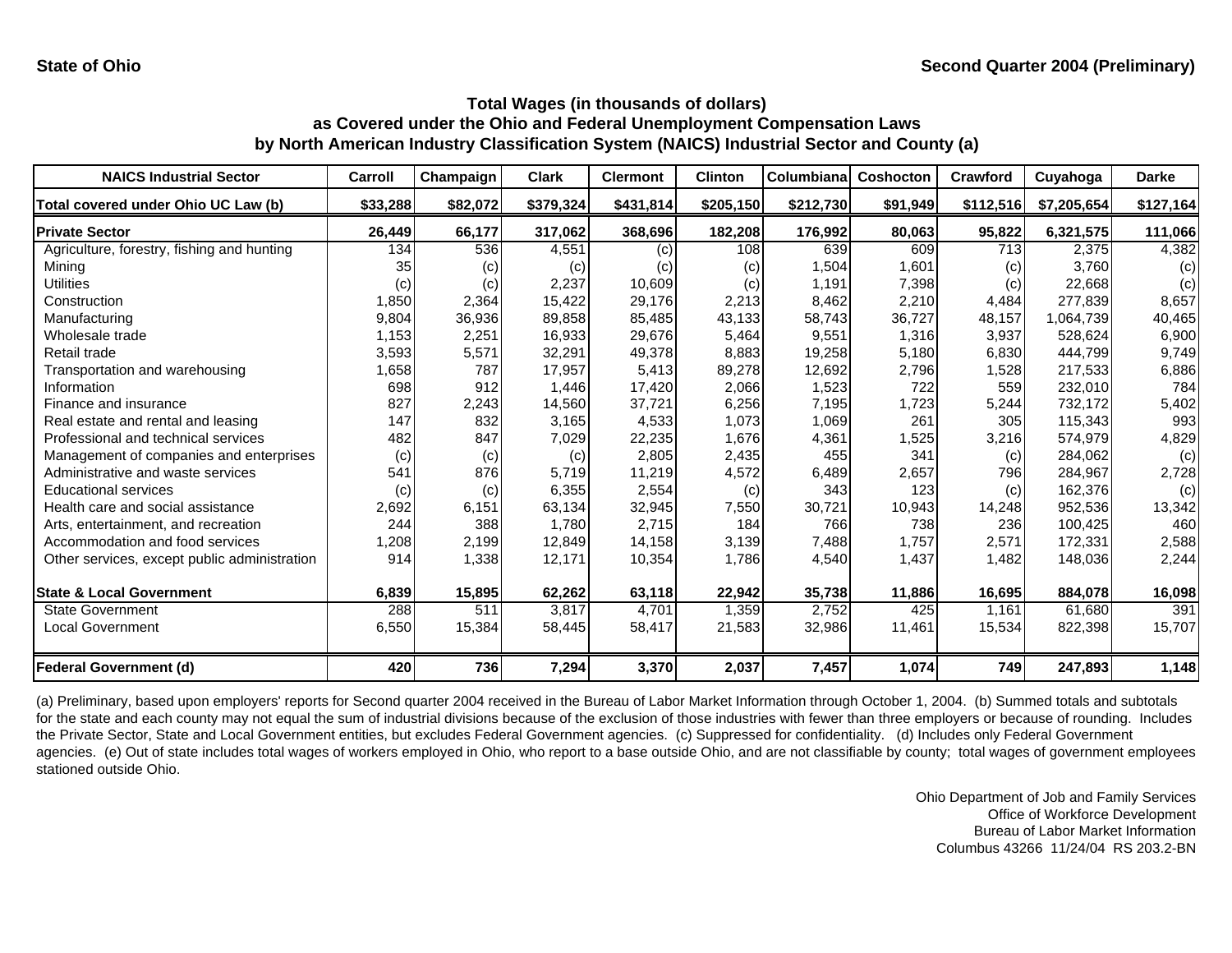| <b>NAICS Industrial Sector</b>               | <b>Defiance</b> | <b>Delaware</b> | Erie      | <b>Fairfield</b> | <b>Fayette</b> | <b>Franklin</b> | <b>Fulton</b> | <b>Gallia</b> | Geauga    | Greene    |
|----------------------------------------------|-----------------|-----------------|-----------|------------------|----------------|-----------------|---------------|---------------|-----------|-----------|
| Total covered under Ohio UC Law (b)          | \$151,211       | \$483,443       | \$310,227 | \$256,025        | \$74,433       | \$6,349,003     | \$160,838     | \$95,774      | \$261,780 | \$409,545 |
| <b>Private Sector</b>                        | 135,319         | 433,788         | 260,136   | 188,580          | 61,778         | 5,327,557       | 143,254       | 80,015        | 228,457   | 319,536   |
| Agriculture, forestry, fishing and hunting   | 152             | 1.823           | 1,779     | 336              | 124            | 2,567           | 1,449         | 230           | 1,681     | 783       |
| Minina                                       | (c)             | 1,222           | 1,585     | 256              | (c)            | 2.104           | (c)           | (c)           | (c)       | (c)       |
| Utilities                                    | (c)             | (c)             | 1,404     | 1,831            | (c)            | 38,489          | (c)           | 14,137        | (c)       | (c)       |
| Construction                                 | 4,769           | 29,383          | 11,428    | 18,246           | 2,371          | 311,077         | 9,902         | 7,572         | 19,665    | 15,163    |
| Manufacturing                                | 76,410          | 59,398          | 100,580   | 47,984           | 24,467         | 515,512         | 89,200        | 8,653         | 88,654    | 41,585    |
| Wholesale trade                              | 4,500           | 22,723          | 15,174    | 7,178            | 4,711          | 365,014         | 7,003         | 1,195         | 17,398    | 16,517    |
| Retail trade                                 | 12,966          | 43,148          | 23,803    | 23,587           | 7,538          | 537,094         | 8,301         | 7,476         | 17,955    | 41,288    |
| Transportation and warehousing               | 2,828           | 17,984          | 6,502     | 3,563            | 5,550          | 266,522         | 2,421         | 2,721         | 4,611     | 4,627     |
| Information                                  | 2,249           | 3,484           | 3,511     | 2,229            | 506            | 232,306         | 1,089         | 866           | 1.691     | 12,164    |
| Finance and insurance                        | 5,393           | 56,527          | 6,069     | 6,526            | 2,541          | 621,364         | 3,212         | 2,778         | 7,335     | 17,297    |
| Real estate and rental and leasing           | 425             | 4.478           | 1,709     | 2,535            | 698            | 107,068         | 638           | 362           | 1.668     | 2,367     |
| Professional and technical services          | 1,990           | 93,511          | 9,199     | 9,063            | 699            | 560,533         | 1,707         | 428           | 8,936     | 81,041    |
| Management of companies and enterprises      | 1,119           | (c)             | 472       | 1,167            | (c)            | 284,049         | (c)           | (c)           | 3,214     | 2,341     |
| Administrative and waste services            | 1,788           | 10,193          | 5,568     | 18,131           | 818            | 338,077         | 2,627         | 1,474         | 14,679    | 11,492    |
| <b>Educational services</b>                  | 1,586           | 7,329           | (c)       | 1,437            | (c)            | 64,288          | (c)           | (c)           | 3,842     | 13,042    |
| Health care and social assistance            | 13,525          | 29,582          | 34,455    | 25.195           | 7,395          | 662,080         | 9.778         | 23,834        | 20,512    | 35,134    |
| Arts, entertainment, and recreation          | 406             | 10,179          | (c)       | 1,113            | 277            | 44,243          | 1,105         | 107           | 2,623     | 2,750     |
| Accommodation and food services              | 2,859           | 19,553          | 13,228    | 10,760           | 2,779          | 201,710         | 2,147         | 2,387         | 6,657     | 15,208    |
| Other services, except public administration | 2,150           | 7,387           | 4,571     | 7,443            | 1,057          | 173,459         | 1,635         | 2,145         | 6,042     | 5,379     |
| <b>State &amp; Local Government</b>          | 15,892          | 49,656          | 50,092    | 67,445           | 12,655         | 1,021,446       | 17,584        | 15,758        | 33,323    | 90,010    |
| <b>State Government</b>                      | 1,138           | 8.625           | 9,304     | 7,514            | 464            | 479,143         | 1,562         | (c)           | 1.714     | (c)       |
| <b>Local Government</b>                      | 14,754          | 41,030          | 40,787    | 59,932           | 12,191         | 542,303         | 16,022        | (c)           | 31,609    | (c)       |
| <b>Federal Government (d)</b>                | 1,127           | 2,606           | 2,363     | 2,801            | 572            | 159,253         | 964           | 864           | 1,260     | 184,900   |

(a) Preliminary, based upon employers' reports for Second quarter 2004 received in the Bureau of Labor Market Information through October 1, 2004. (b) Summed totals and subtotals for the state and each county may not equal the sum of industrial divisions because of the exclusion of those industries with fewer than three employers or because of rounding. Includes the Private Sector, State and Local Government entities, but excludes Federal Government agencies. (c) Suppressed for confidentiality. (d) Includes only Federal Government agencies. (e) Out of state includes total wages of workers employed in Ohio, who report to a base outside Ohio, and are not classifiable by county; total wages of government employees stationed outside Ohio.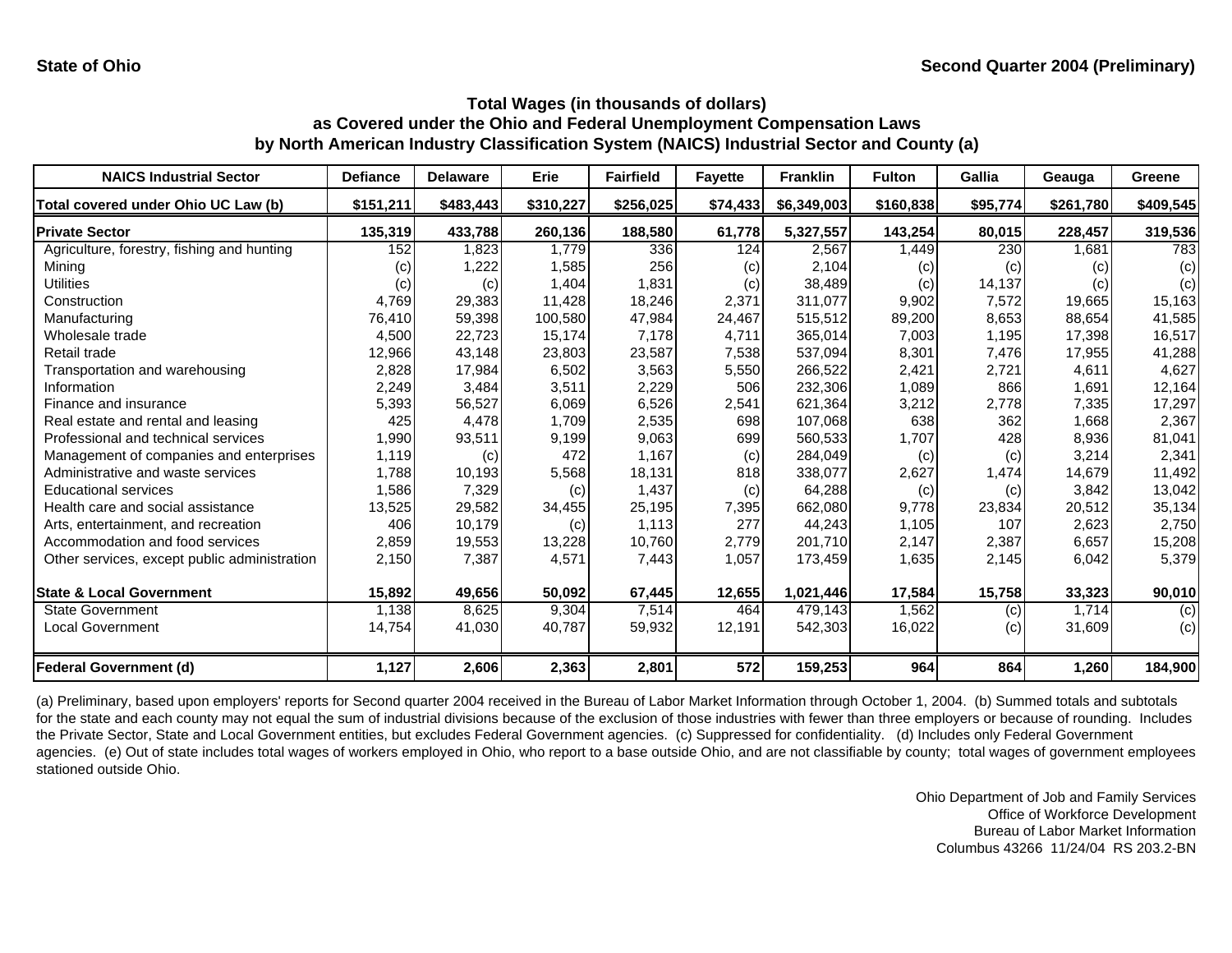| <b>NAICS Industrial Sector</b>               | <b>Guernsey</b> | Hamilton    | <b>Hancock</b> | <b>Hardin</b> | <b>Harrison</b>  | Henry    | Highland | <b>Hocking</b> | <b>Holmes</b> | <b>Huron</b> |
|----------------------------------------------|-----------------|-------------|----------------|---------------|------------------|----------|----------|----------------|---------------|--------------|
| Total covered under Ohio UC Law (b)          | \$99,430        | \$5,397,857 | \$355,895      | \$58,998      | \$24,354         | \$86,984 | \$75,902 | \$42,900       | \$109,234     | \$182,677    |
| <b>Private Sector</b>                        | 78,220          | 4,873,275   | 328,365        | 47,924        | 18,981           | 72,069   | 56,824   | 29,758         | 96,377        | 161,546      |
| Agriculture, forestry, fishing and hunting   | (c)             | 1,334       | 328            | 294           | 192              | 540      | (c)      | 148            | 1,122         | 2,290        |
| Mining                                       | 988             | 1,120       | 38,148         | (c)           | 5,145            | (c)      | 1,151    | (c)            | 1,107         | (c)          |
| <b>Utilities</b>                             | 668             | 23,600      | 1,739          | 664           | 243              | (c)      | 849      | (c)            | (c)           | (c)          |
| Construction                                 | 4,321           | 263,420     | 8,590          | 1,090         | 544              | 6,017    | 2,262    | 2,226          | 10,456        | 16,001       |
| Manufacturing                                | 25,035          | 863,798     | 128,312        | 22,049        | 4,540            | 36,073   | 22,199   | 10,718         | 40,420        | 77,308       |
| Wholesale trade                              | 2,595           | 390,474     | 11,434         | 2,408         | 1,062            | 2,279    | 1,236    | 1,122          | 5,451         | 6,148        |
| Retail trade                                 | 9,096           | 317,382     | 31,022         | 3,972         | 1,241            | 5,396    | 8,239    | 4,384          | 9,270         | 10,980       |
| Transportation and warehousing               | 3,249           | 112,161     | 14,941         | 708           | 514              | 4,922    | 1,419    | 598            | 3,735         | 7,469        |
| Information                                  | 1,487           | 153,564     | 4,177          | 505           | 248              | 1,017    | 2,706    | 430            | 486           | 2,791        |
| Finance and insurance                        | 2,163           | 342,725     | 8,626          | 1,309         | (c)              | 2,194    | 4,699    | 1,301          | 2,601         | 3,406        |
| Real estate and rental and leasing           | 550             | 73,519      | 2,658          | 289           | (c)              | (c)      | 368      | 370            | 235           | 786          |
| Professional and technical services          | 2,315           | 472,481     | 5,755          | 569           | 366              | 733      | 836      | 502            | 2,280         | 4,811        |
| Management of companies and enterprises      | (c)             | 526,953     | 1,801          | (c)           | (c)              | (c)      | (c)      | (c)            | 649           | 1,429        |
| Administrative and waste services            | 2,732           | 261,192     | 13,582         | 256           | 160              | 939      | 929      | 577            | 4,653         | 1,727        |
| <b>Educational services</b>                  | 158             | 67,883      | 7,144          | (c)           | (c)              | 145      | (c)      | 214            | (c)           | (c)          |
| Health care and social assistance            | 15,800          | 683,504     | 34,508         | 4,174         | 3,249            | 6,946    | 6,309    | 3,158          | 8,694         | 17,109       |
| Arts, entertainment, and recreation          | 272             | 68,441      | 1,090          | 181           | 206              | 63       | 34       | 346            | 258           | 523          |
| Accommodation and food services              | 4,196           | 130,921     | 8,744          | 1,751         | 324              | 1,198    | 2,383    | 1,886          | 3,042         | 4,443        |
| Other services, except public administration | 1,491           | 118,805     | 5,766          | 836           | 222              | 1,224    | 948      | 828            | 1,332         | 2,845        |
| <b>State &amp; Local Government</b>          | 21,210          | 524,582     | 27,530         | 11,074        | 5,373            | 14,915   | 19,077   | 13,143         | 12,857        | 21,131       |
| <b>State Government</b>                      | 7,817           | (c)         | 2,003          | 267           | $\overline{272}$ | 428      | 1,001    | 3,954          | 370           | 821          |
| <b>Local Government</b>                      | 13,393          | (c)         | 25,528         | 10,807        | 5,101            | 14,487   | 18,076   | 9,188          | 12,487        | 20,310       |
| <b>Federal Government (d)</b>                | 1,078           | 136,867     | 1,975          | 782           | 591              | 740      | 1,202    | 440            | 725           | 1,376        |

(a) Preliminary, based upon employers' reports for Second quarter 2004 received in the Bureau of Labor Market Information through October 1, 2004. (b) Summed totals and subtotals for the state and each county may not equal the sum of industrial divisions because of the exclusion of those industries with fewer than three employers or because of rounding. Includes the Private Sector, State and Local Government entities, but excludes Federal Government agencies. (c) Suppressed for confidentiality. (d) Includes only Federal Government agencies. (e) Out of state includes total wages of workers employed in Ohio, who report to a base outside Ohio, and are not classifiable by county; total wages of government employees stationed outside Ohio.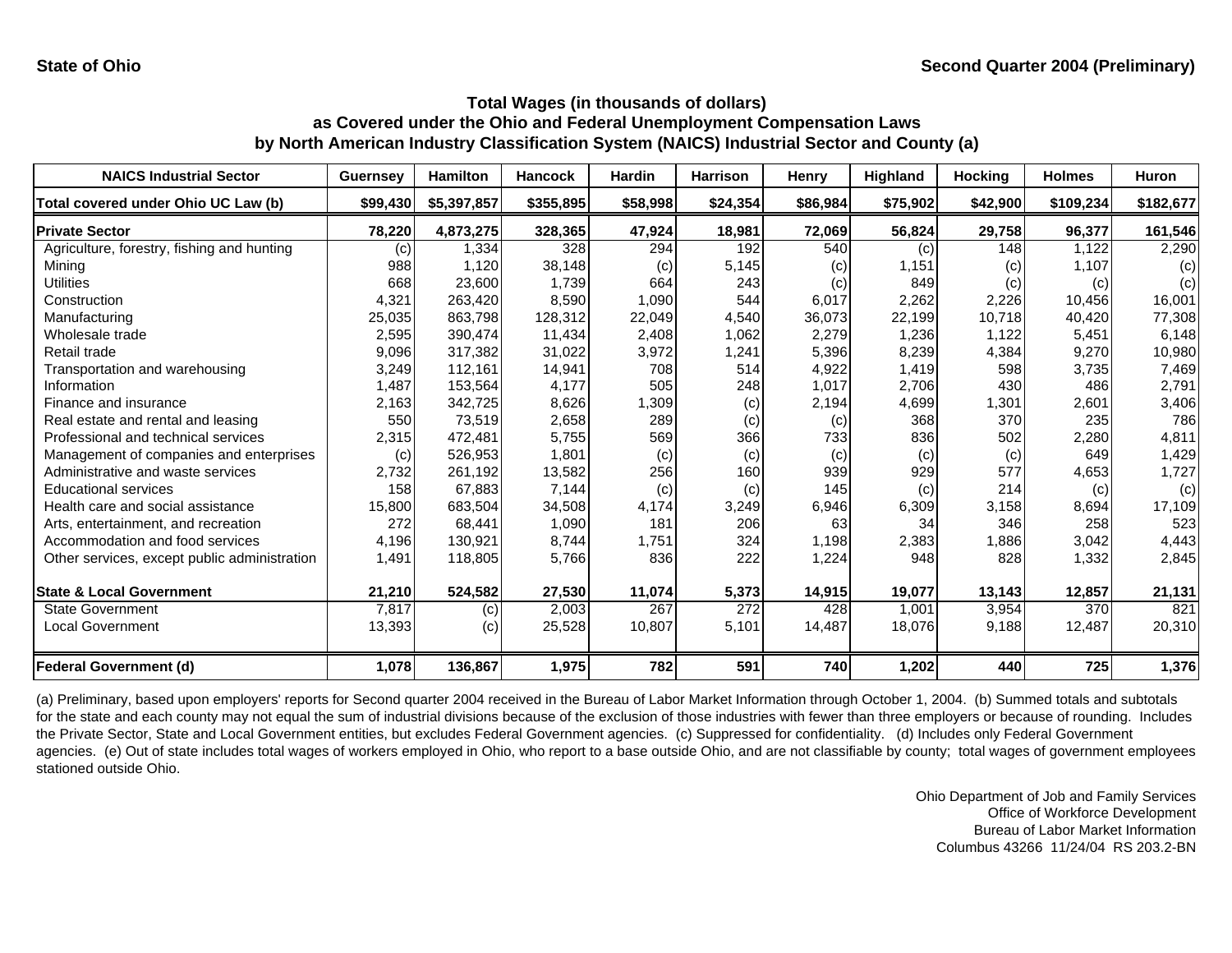| <b>NAICS Industrial Sector</b>               | <b>Jackson</b> | <b>Jefferson</b> | Knox      | Lake      | Lawrence | Licking   | Logan     | Lorain    | Lucas       | <b>Madison</b> |
|----------------------------------------------|----------------|------------------|-----------|-----------|----------|-----------|-----------|-----------|-------------|----------------|
| Total covered under Ohio UC Law (b)          | \$71,248       | \$176,058        | \$139,020 | \$777,462 | \$70,262 | \$417,429 | \$160,484 | \$823,404 | \$1,946,686 | \$115,141      |
| <b>Private Sector</b>                        | 59,467         | 149,838          | 116,860   | 669,450   | 49,935   | 352,009   | 143,623   | 687,645   | 1,652,506   | 87,688         |
| Agriculture, forestry, fishing and hunting   | 533            | (c)              | 452       | 7.647     | (c)      | 4,522     | 472       | 6,054     | 2,685       | 593            |
| Mining                                       | 1,779          | 879              | 973       | 2,416     | (c)      | 718       | 719       | (c)       | 1,156       | (c)            |
| <b>Utilities</b>                             | 428            | 14,430           | 556       | 9,116     | 1,174    | 2,386     | (c)       | (c)       | 12,633      | (c)            |
| Construction                                 | 3,401          | 12,712           | 9,202     | 43,240    | 5,608    | 26,457    | 5,155     | 50,676    | 115,163     | 3,795          |
| Manufacturing                                | 27,998         | 30,970           | 48,399    | 233,007   | 4,973    | 85,466    | 75,580    | 266,969   | 373,790     | 31,092         |
| Wholesale trade                              | 1,356          | 5,595            | 2,679     | 44,370    | 1,387    | 9,130     | 3,178     | 27,403    | 95,719      | 3,866          |
| Retail trade                                 | 6,985          | 15,395           | 10,329    | 78,312    | 9,834    | 46,601    | 8,956     | 68,602    | 143,745     | 12,794         |
| Transportation and warehousing               | 992            | 3,156            | 932       | 6,914     | 6,151    | 13,790    | 12,056    | 17,129    | 60,240      | 2,413          |
| Information                                  | 681            | 4,733            | 2,114     | 7,794     | 896      | 5,554     | 788       | 11,362    | 37,275      | 451            |
| Finance and insurance                        | 2,715          | 3,210            | 2,582     | 18,733    | 2,113    | 24,859    | 2,794     | 19,232    | 75,558      | 1,499          |
| Real estate and rental and leasing           | 380            | 1,430            | 664       | 6,475     | 247      | 12,298    | 1,079     | 5,477     | 21,479      | 441            |
| Professional and technical services          | 858            | 3,040            | 2,113     | 35,438    | 1,499    | 16,206    | 5,468     | 19,608    | 98,276      | 4,562          |
| Management of companies and enterprises      | 1,046          | (c)              | 690       | 18,823    | 460      | 18,874    | (c)       | 5,875     | 50,486      | (c)            |
| Administrative and waste services            | 1,145          | 9,244            | 2.176     | 27,230    | 1,942    | 10,702    | 8,760     | 26,517    | 94,694      | 2,861          |
| <b>Educational services</b>                  | 95             | 3,906            | 10,086    | 7,611     | 137      | 8,975     | 131       | 17,780    | 20,274      | 235            |
| Health care and social assistance            | 6,048          | 32,091           | 15,840    | 75,094    | 8,929    | 41,945    | 11,768    | 96,549    | 336,608     | 18,955         |
| Arts, entertainment, and recreation          | 164            | 1,274            | 579       | 4,653     | 162      | 2,320     | 464       | 4.778     | 13,477      | 117            |
| Accommodation and food services              | 1,920          | 4,248            | 3,867     | 24,509    | 2,777    | 13,120    | 3,169     | 20,446    | 54,035      | 3,049          |
| Other services, except public administration | 943            | 3,405            | 2,626     | 18,069    | 1,399    | 8,085     | 2,740     | 16,877    | 45,213      | 882            |
| <b>State &amp; Local Government</b>          | 11,781         | 26,220           | 22,160    | 108,012   | 20,327   | 65,420    | 16,861    | 135,759   | 294,180     | 27,453         |
| <b>State Government</b>                      | 1,763          | 942              | (c)       | 1,379     | 2,267    | 9,139     | 758       | 12,516    | 100,592     | 13,605         |
| Local Government                             | 10,018         | 25,278           | (c)       | 106,632   | 18,061   | 56,281    | 16,103    | 123,243   | 193,587     | 13,848         |
| <b>Federal Government (d)</b>                | 750            | 2,555            | 1,096     | 5,396     | 1,305    | 6,253     | 1,598     | 25,386    | 25,660      | 840            |

(a) Preliminary, based upon employers' reports for Second quarter 2004 received in the Bureau of Labor Market Information through October 1, 2004. (b) Summed totals and subtotals for the state and each county may not equal the sum of industrial divisions because of the exclusion of those industries with fewer than three employers or because of rounding. Includes the Private Sector, State and Local Government entities, but excludes Federal Government agencies. (c) Suppressed for confidentiality. (d) Includes only Federal Government agencies. (e) Out of state includes total wages of workers employed in Ohio, who report to a base outside Ohio, and are not classifiable by county; total wages of government employees stationed outside Ohio.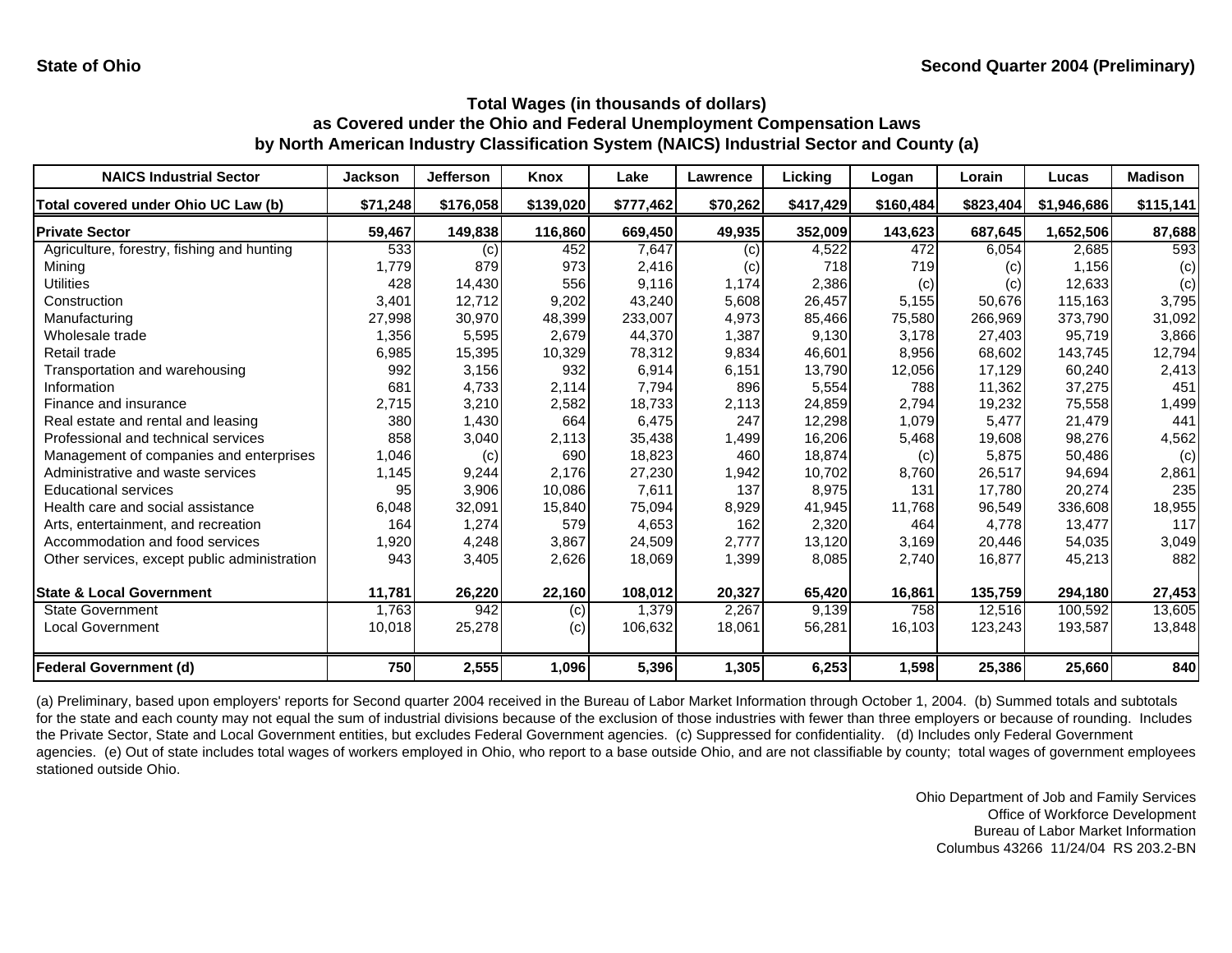| <b>NAICS Industrial Sector</b>               | <b>Mahoning</b> | <b>Marion</b> | <b>Medina</b> | <b>Meigs</b> | <b>Mercer</b> | <b>Miami</b> | <b>Monroe</b> | Montgomery  | Morgan   | <b>Morrow</b> |
|----------------------------------------------|-----------------|---------------|---------------|--------------|---------------|--------------|---------------|-------------|----------|---------------|
| Total covered under Ohio UC Law (b)          | \$736,656       | \$209,916     | \$451,674     | \$19,375     | \$113,081     | \$310,366    | \$25,126      | \$2,515,145 | \$22,435 | \$39,031      |
| <b>Private Sector</b>                        | 620,706         | 161,414       | 391,363       | 12,715       | 92,668        | 268,247      | 20,009        | 2,233,191   | 17,763   | 27,180        |
| Agriculture, forestry, fishing and hunting   | 1,035           | 433           | 1,380         | 430          | 1,924         | 449          | 78            | 1,441       | 29       | 162           |
| Mining                                       | 2,695           | (c)           | 476           | 1,209        | (c)           | (c)          | 150           | (c)         | 952      | 194           |
| <b>Utilities</b>                             | 6,572           | (c)           | 452           | 331          | (c)           | 1,340        | (c)           | (c)         | (c)      | (c)           |
| Construction                                 | 49,582          | 6,705         | 32,903        | 1,940        | 7,099         | 14,742       | 970           | 103,214     | 2,002    | 2,126         |
| Manufacturing                                | 90,250          | 67,130        | 95,582        | (c)          | 40,582        | 106,630      | (c)           | 554,099     | 4,354    | 12,308        |
| Wholesale trade                              | 42,131          | 5,182         | 31,261        | 187          | 4,571         | 17,244       | 564           | 109,468     | 770      | 775           |
| Retail trade                                 | 77,057          | 14,566        | 41,537        | 2,493        | 7,997         | 32,434       | 1,315         | 156,947     | 1,388    | 3,002         |
| Transportation and warehousing               | 24,669          | 4,588         | 21,846        | 251          | 8,191         | 6,390        | 828           | 79,067      | 35       | 785           |
| Information                                  | 18,127          | (c)           | 5,608         | (c)          | 1,143         | 2,605        | (c)           | 121,828     | 196      | 265           |
| Finance and insurance                        | 31,620          | 3,729         | 10,980        | 881          | 4,462         | 8,407        | 3,336         | 112,243     | 556      | 615           |
| Real estate and rental and leasing           | 7,561           | 3,326         | 3,110         | 37           | 571           | 2,074        | 18            | 27,355      | 8        | 110           |
| Professional and technical services          | 24,228          | 6,934         | 21,950        | 295          | 2,000         | 7,048        | 210           | 171,201     | 213      | 578           |
| Management of companies and enterprises      | 6,764           | 1,290         | 33,165        | (c)          | 253           | (c)          | (c)           | 114,772     | (c)      | (c)           |
| Administrative and waste services            | 34,921          | 3,920         | 27,091        | 158          | 1,484         | 9,610        | (c)           | 109,371     | 95       | 379           |
| <b>Educational services</b>                  | 6,795           | 364           | 1,423         | (c)          | 182           | 886          | 156           | 45,835      | (c)      | (c)           |
| Health care and social assistance            | 149,677         | 19,829        | 39,750        | 2,054        | 6,326         | 31,353       | 700           | 374,978     | 1,556    | 3,632         |
| Arts, entertainment, and recreation          | 2,223           | 586           | 3,238         | 37           | 467           | 1,066        | 69            | 11,185      | 20       | 241           |
| Accommodation and food services              | 25,007          | 4,638         | 11,907        | 801          | 2,430         | 9,088        | 263           | 70,156      | 298      | 979           |
| Other services, except public administration | 19,792          | 4,065         | 7,705         | 319          | 2,811         | 5,554        | 261           | 57,525      | 164      | 419           |
| <b>State &amp; Local Government</b>          | 115,949         | 48,503        | 60,311        | 6,660        | 20,414        | 42,119       | 5,117         | 281,954     | 4,672    | 11,850        |
| <b>State Government</b>                      | 30,150          | 13,863        | 1,569         | 363          | 2,196         | 1,292        | 299           | 20,631      | 500      | 804           |
| <b>Local Government</b>                      | 85,799          | 34,640        | 58,742        | 6,298        | 18,218        | 40,826       | 4,819         | 261,324     | 4,172    | 11,046        |
| <b>Federal Government (d)</b>                | 15,386          | 1,583         | 3,388         | 722          | 987           | 2,232        | 606           | 70,096      | 371      | 477           |

(a) Preliminary, based upon employers' reports for Second quarter 2004 received in the Bureau of Labor Market Information through October 1, 2004. (b) Summed totals and subtotals for the state and each county may not equal the sum of industrial divisions because of the exclusion of those industries with fewer than three employers or because of rounding. Includes the Private Sector, State and Local Government entities, but excludes Federal Government agencies. (c) Suppressed for confidentiality. (d) Includes only Federal Government agencies. (e) Out of state includes total wages of workers employed in Ohio, who report to a base outside Ohio, and are not classifiable by county; total wages of government employees stationed outside Ohio.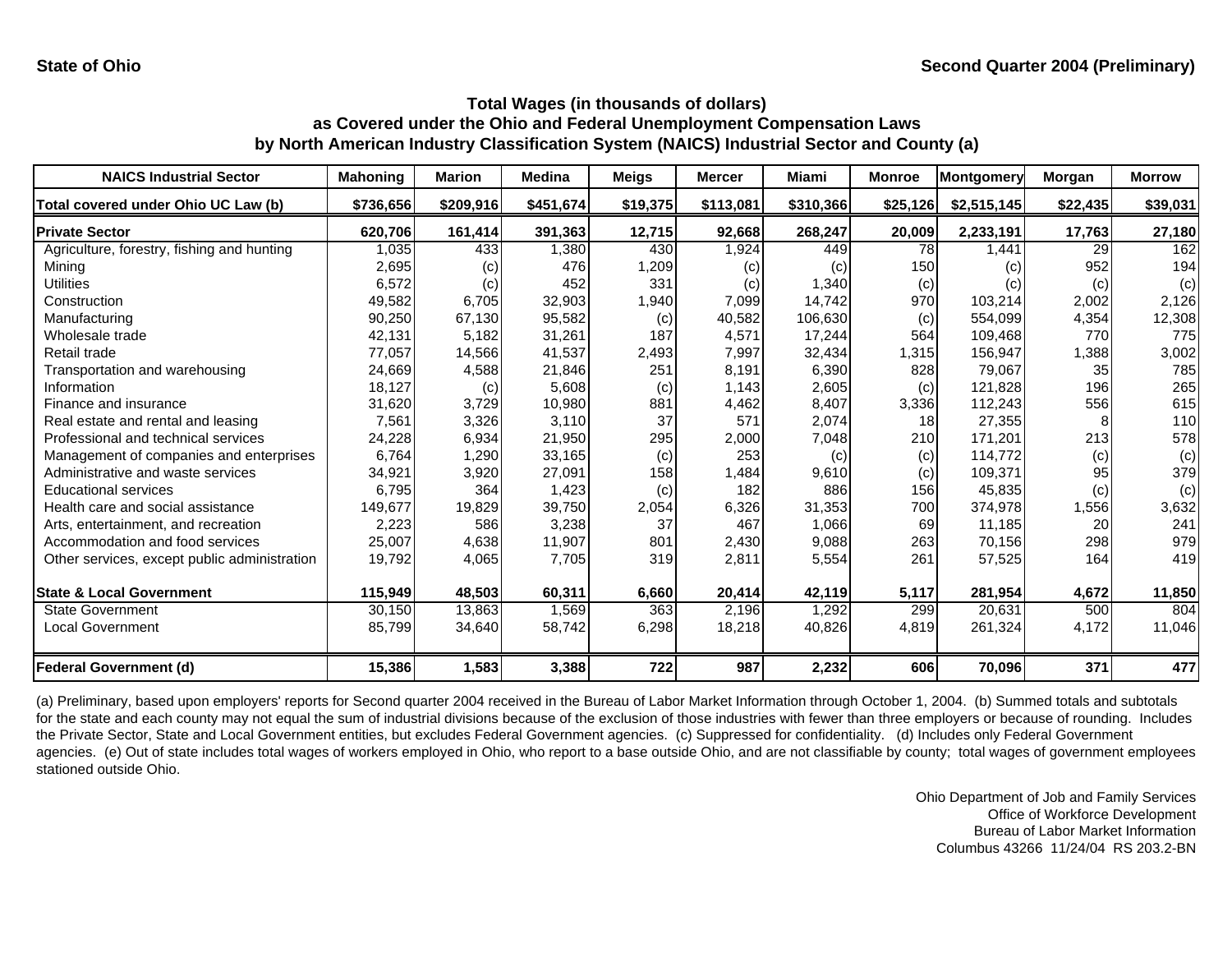| <b>NAICS Industrial Sector</b>               | <b>Muskingum</b> | <b>Noble</b> | <b>Ottawa</b> | <b>Paulding</b> | <b>Perry</b> | <b>Pickawav</b> | <b>Pike</b> | Portage   | <b>Preble</b> | Putnam   |
|----------------------------------------------|------------------|--------------|---------------|-----------------|--------------|-----------------|-------------|-----------|---------------|----------|
| Total covered under Ohio UC Law (b)          | \$252,965        | \$21,967     | \$113,623     | \$34,058        | \$43,602     | \$119,866       | \$78,694    | \$412,239 | \$77,162      | \$69,940 |
| <b>Private Sector</b>                        | 214,484          | 13,206       | 96,336        | 24,621          | 32,773       | 83,313          | 65,523      | 297,282   | 62,573        | 57,021   |
| Agriculture, forestry, fishing and hunting   | 167              | (c)          | 571           | 1,967           | 110          | 820             | 370         | (c)       | 432           | 592      |
| Mining                                       | 2,535            | 1,036        | 2,843         | (c)             | 2,103        | (c)             | (c)         | 4,029     | (c)           | (c)      |
| Utilities                                    | 2,906            | 183          | (c)           | (c)             | 480          | (c)             | (c)         | (c)       | (c)           | (c)      |
| Construction                                 | 10,600           | 612          | 4,238         | 1,003           | 7,786        | 5,868           | 3,462       | 18,564    | 3,102         | 7,633    |
| Manufacturing                                | 59,712           | 5,879        | 28,155        | 11,026          | 9,506        | 39,873          | 39,425      | 122,058   | 34,904        | 25,412   |
| Wholesale trade                              | 10,633           | 422          | 2,176         | 1,623           | 557          | 3,380           | 804         | 23,435    | 3,029         | 2,037    |
| Retail trade                                 | 33,401           | 1,285        | 9,311         | 2,761           | 2,738        | 7,922           | 4,307       | 31,931    | 5,321         | 5,180    |
| Transportation and warehousing               | 4,803            | 363          | 3,259         | 878             | 277          | 1,235           | 678         | 9,933     | 1,799         | 1,712    |
| Information                                  | 2,387            | 95           | 812           | 158             | 408          | 762             | 1,007       | 3,219     | 263           | 542      |
| Finance and insurance                        | 6,965            | 579          | 3,510         | 567             | 1,522        | 2,584           | 1,297       | 6,030     | 1,640         | 2,729    |
| Real estate and rental and leasing           | 1,708            | (c)          | 772           | 91              | 129          | 706             | 486         | 2,536     | 323           | 138      |
| Professional and technical services          | 4,286            | 127          | 1,433         | 567             | 1,191        | 2,102           | 1,503       | 13,583    | 1,049         | 1,034    |
| Management of companies and enterprises      | 2,559            | (c)          | (c)           | (c)             | (c)          | 1,326           | (c)         | 3,779     | (c)           | (c)      |
| Administrative and waste services            | 3,741            | 125          | 769           | 167             | 333          | 2,024           | 1,844       | 7,482     | 1,493         | 1,492    |
| <b>Educational services</b>                  | 4,163            | (c)          | 217           | (c)             | (c)          | 25              | 154         | 4,355     | (c)           | (c)      |
| Health care and social assistance            | 47,640           | 1,890        | 8,405         | 1,781           | 3,940        | 9,637           | 6,393       | 20,425    | 5,030         | 5,201    |
| Arts, entertainment, and recreation          | 1,097            | (c)          | 3,268         | (c)             | 87           | 725             | 46          | 5,204     | 252           | 304      |
| Accommodation and food services              | 9,071            | 346          | 6,401         | 572             | 864          | 2,491           | 1,500       | 11,667    | 2,038         | 1,350    |
| Other services, except public administration | 6,111            | 138          | 2,451         | 646             | 570          | 1,322           | 561         | 8,180     | 1,336         | 1,059    |
| <b>State &amp; Local Government</b>          | 38,481           | 8,762        | 17,287        | 9,437           | 10,830       | 36,553          | 13,171      | 114,957   | 14,589        | 12,918   |
| <b>State Government</b>                      | 3,739            | (c)          | 1,837         | 241             | 413          | 14,731          | 617         | (c)       | 1,445         | 442      |
| <b>Local Government</b>                      | 34,743           | (c)          | 15,450        | 9,196           | 10,417       | 21,822          | 12,553      | (c)       | 13,145        | 12,476   |
| <b>Federal Government (d)</b>                | 3,098            | 224          | 1,808         | 446             | 624          | 913             | 623         | 3,050     | 800           | 694      |

(a) Preliminary, based upon employers' reports for Second quarter 2004 received in the Bureau of Labor Market Information through October 1, 2004. (b) Summed totals and subtotals for the state and each county may not equal the sum of industrial divisions because of the exclusion of those industries with fewer than three employers or because of rounding. Includes the Private Sector, State and Local Government entities, but excludes Federal Government agencies. (c) Suppressed for confidentiality. (d) Includes only Federal Government agencies. (e) Out of state includes total wages of workers employed in Ohio, who report to a base outside Ohio, and are not classifiable by county; total wages of government employees stationed outside Ohio.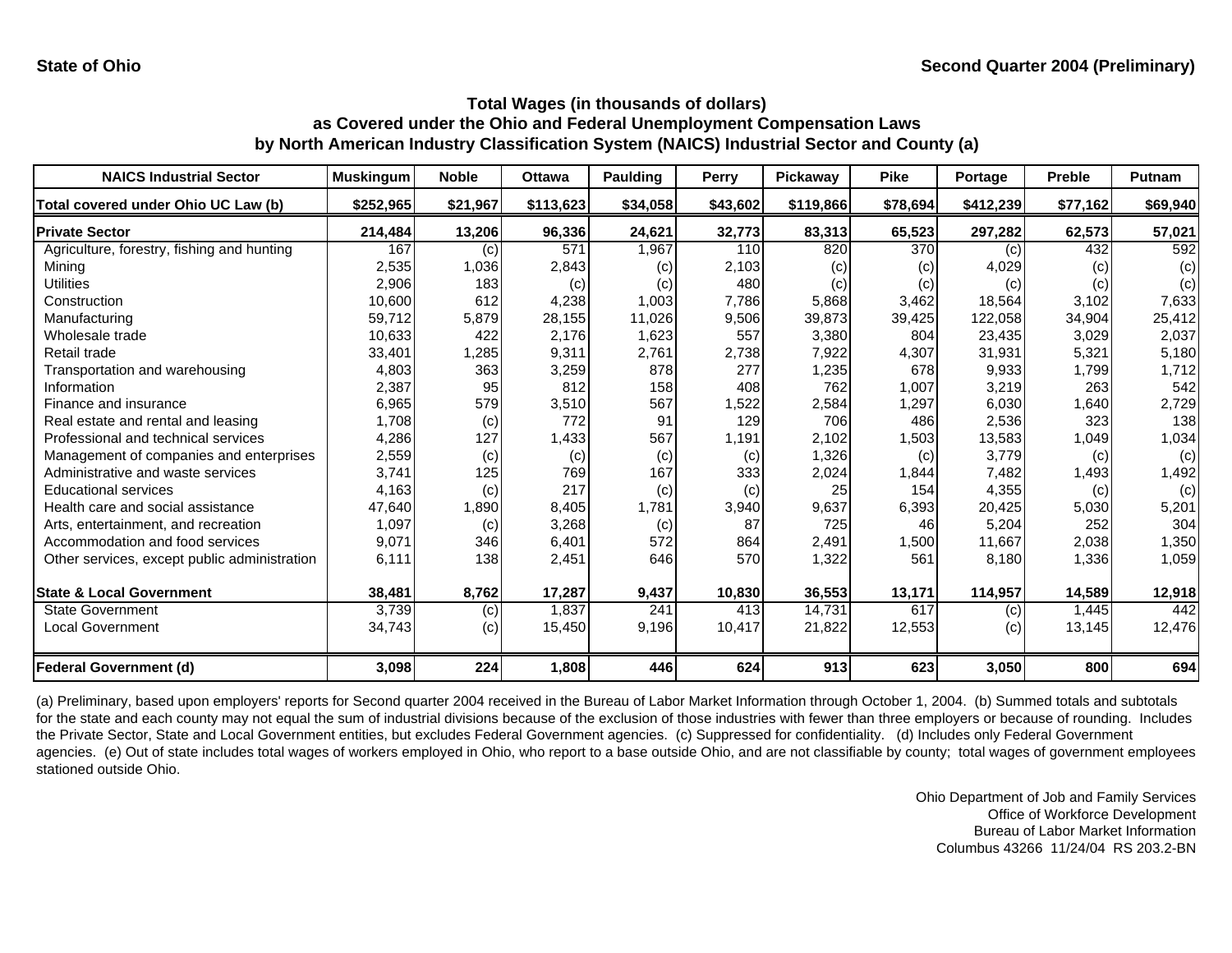| <b>NAICS Industrial Sector</b>               | <b>Richland</b> | <b>Ross</b> | <b>Sandusky</b> | <b>Scioto</b> | Seneca    | <b>Shelby</b> | <b>Stark</b> | <b>Summit</b> | <b>Trumbull</b> | <b>Tuscarawas</b> |
|----------------------------------------------|-----------------|-------------|-----------------|---------------|-----------|---------------|--------------|---------------|-----------------|-------------------|
| Total covered under Ohio UC Law (b)          | \$447,478       | \$203,254   | \$198,168       | \$161,699     | \$147,898 | \$258,328     | \$1,249,644  | \$2,331,769   | \$731,550       | \$231,984         |
| <b>Private Sector</b>                        | 374,578         | 161,115     | 171,306         | 118,359       | 125,923   | 236,856       | 1,094,876    | 2,050,397     | 645,095         | 197,284           |
| Agriculture, forestry, fishing and hunting   | 611             | 248         | 647             | 418           | 561       | 256           | 1,344        | 1,528         | 223             | 1,219             |
| Mining                                       | 143             | 159         | (c)             | 126           | 1,826     | (c)           | 3,164        | 984           | 527             | 3,992             |
| Utilities                                    | 2,631           | 2,612       | (c)             | 1,472         | 1,450     | (c)           | 9,912        | 35,426        | 2,883           | 905               |
| Construction                                 | 16,960          | 9,188       | 8,686           | 10,652        | 8,759     | 13,898        | 75,662       | 101,449       | 23,134          | 11,952            |
| Manufacturing                                | 157,257         | 55,007      | 92,052          | 18,643        | 49,295    | 148,629       | 328,856      | 440,625       | 340.752         | 69,857            |
| Wholesale trade                              | 16,730          | 5,201       | 5,416           | 2,270         | 4,739     | 16,289        | 76,562       | 149.074       | 22,306          | 9,915             |
| Retail trade                                 | 37,141          | 18,642      | 14,869          | 14,787        | 10,610    | 12,048        | 111,676      | 208,047       | 56,231          | 21,991            |
| Transportation and warehousing               | 9,760           | 4,183       | 2,735           | 3,027         | 2,495     | 6,826         | 21,452       | 74,345        | 21,205          | 7,925             |
| Information                                  | 12,876          | 5,864       | 1,928           | 2,013         | 1,508     | 2,247         | 17,486       | 44,448        | 7,596           | 3,790             |
| Finance and insurance                        | 9,927           | 3,860       | 4,064           | 4,442         | 6,403     | 2,802         | 54,313       | 108,065       | 17,042          | 6,045             |
| Real estate and rental and leasing           | 2,087           | 1,350       | 1,102           | 972           | (c)       | 1,274         | 9,892        | 19,801        | 7,014           | 1,602             |
| Professional and technical services          | 8,451           | 2,176       | 2,342           | 3,034         | 2,502     | 3,364         | 44,083       | 121,098       | 14,314          | 5,244             |
| Management of companies and enterprises      | 1,414           | 1,761       | 1,236           | 358           | (c)       | (c)           | 10,564       | 205,255       | 9,972           | 1,584             |
| Administrative and waste services            | 14,260          | 4,745       | 5,551           | 6,865         | 2,730     | 5,918         | 41,964       | 107,307       | 17,355          | 6,216             |
| <b>Educational services</b>                  | 1,644           | 589         | (c)             | 839           | 4,863     | 705           | 15,714       | 20.789        | 2.706           | 738               |
| Health care and social assistance            | 58,090          | 35,653      | 20,470          | 40,583        | 16,972    | 12,859        | 197,162      | 294,508       | 72,664          | 28,180            |
| Arts, entertainment, and recreation          | 1,723           | 660         | 1,396           | 206           | 539       | 220           | 6,593        | 14,590        | 3,156           | 1,002             |
| Accommodation and food services              | 13,220          | 6,664       | 4,171           | 5,516         | 4,006     | 3,858         | 38,114       | 58,491        | 16,214          | 9,123             |
| Other services, except public administration | 9,653           | 2,551       | 3,528           | 2,133         | 2,537     | 3,492         | 30,364       | 44,568        | 9,802           | 6,002             |
| <b>State &amp; Local Government</b>          | 72,900          | 42,139      | 26,862          | 43,340        | 21,975    | 21,472        | 154,767      | 281,372       | 86,455          | 34,700            |
| <b>State Government</b>                      | 16,924          | 16,838      | 2,022           | 16,297        | (c)       | 3,300         | 14,144       | 49,955        | 8,197           | 4,758             |
| <b>Local Government</b>                      | 55,975          | 25,302      | 24,840          | 27,043        | (c)       | 18,173        | 140,623      | 231,416       | 78,258          | 29,942            |
| <b>Federal Government (d)</b>                | 6,880           | 20,507      | 1,235           | 1,821         | 1,331     | 888           | 12,835       | 28,111        | 5,420           | 2,255             |

(a) Preliminary, based upon employers' reports for Second quarter 2004 received in the Bureau of Labor Market Information through October 1, 2004. (b) Summed totals and subtotals for the state and each county may not equal the sum of industrial divisions because of the exclusion of those industries with fewer than three employers or because of rounding. Includes the Private Sector, State and Local Government entities, but excludes Federal Government agencies. (c) Suppressed for confidentiality. (d) Includes only Federal Government agencies. (e) Out of state includes total wages of workers employed in Ohio, who report to a base outside Ohio, and are not classifiable by county; total wages of government employees stationed outside Ohio.